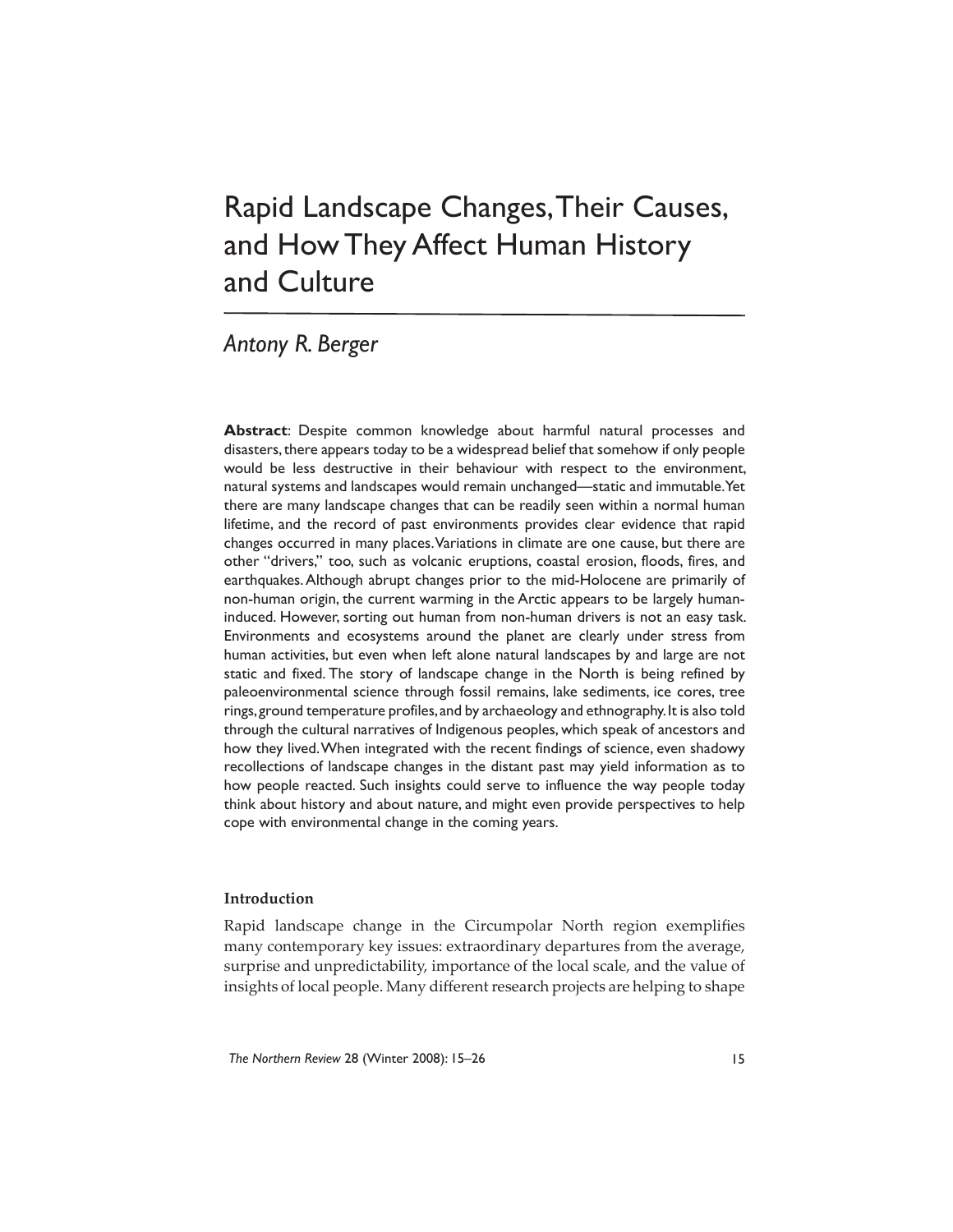our understanding of the many ways that landscapes change and how these changes affect human behaviour. As it seems clear that we are now entering a time of extraordinary climatic and ecological change (Steffen et al. 2004), it may be helpful to puzzle out the effects of past rapid events and the ways in which people adapted to them. History is full of examples where societies and settlements failed or were harmed when faced with environmental change (e.g., Issar and Zohar 2004, Diamond 2005). Human-induced change is obvious and of profound importance, but recognizing more clearly the role of non-human causes of many environmental changes might make a difference in the way people think about the world around them, and in the kinds of policies adopted to deal with change.

Northern insights into these issues are likely to come from the First Nations, the Dene, the Inuit, Inuvialuit, Inupiat, and other northern peoples, and especially from the history of their ancestors who, over the millennia, must have had to adjust their way of life to many changes in climate, landscape, and ecosystem. These certainly influenced the way in which the earliest peoples spread out across the Arctic and Subarctic, and even southward. Now their descendants again face rapid environmental change, this time linked at least partly to human-driven climate warming, in which the Arctic is the vanguard. Moreover, whatever their ancestry, the experience of local peoples ("community knowledge") is likely to be relevant when puzzling out environmental risks and causes.

Scientific studies of the environments and ecosystems of the Holocene provide the baseline record of biophysical change. A window to past human history and behaviour comes from archaeological and ethnographic research, for if we are now moving quickly into a period of rapid climatic and environmental change, there may be lessons for the near future from the record of past events and their impacts on people. The challenge is to extend such insights into the deeper realms of time, beyond the memories of those now living, or their parents and grandparents, but not, perhaps, beyond the reach of cultural traditions, beliefs, attitudes, and practices (Cruikshank, 2001).

#### **The Time Scale of Landscape Change**

Earth science deals generally with "deep" time, working to unravel the geological development of the Earth, and now other planets, over hundreds and even thousands of millions of years. Of more immediate relevance is the other end of the temporal spectrum—"shallow" time—on two broad scales. One scale deals with changes over the past 10,000 years or so, the Holocene, while the other concentrates on more rapid events of the past century or two.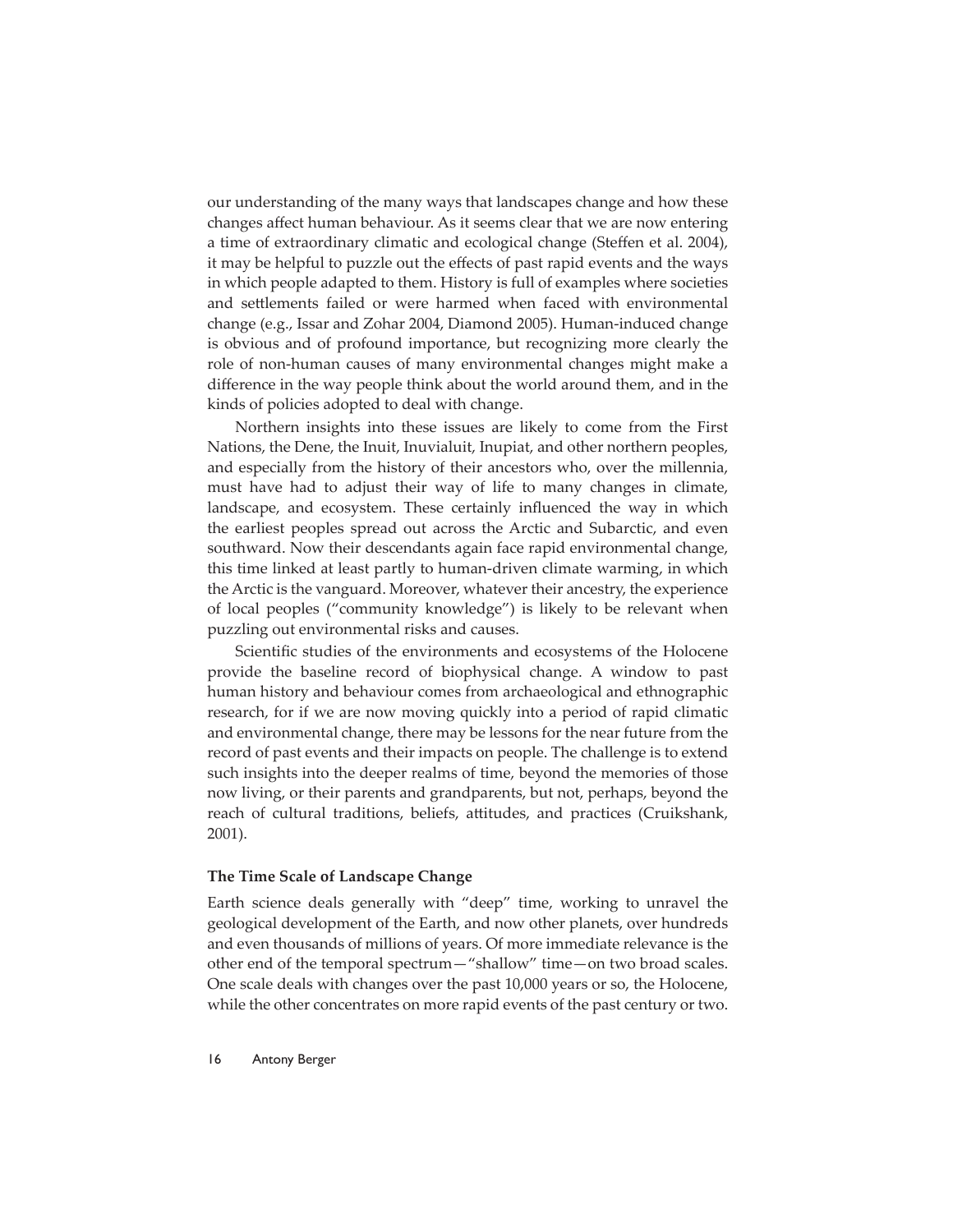The old uniformitarianist principle that the present is the key to the past has often been interpreted in terms of gradualism, in which earth processes work slowly and pervasively. This is certainly true for plate tectonics, mountain building, and basin formation and deposition, but there are also sudden, sometimes catastrophic, events that can be observed during a normal human lifetime, and certainly within one hundred years—earthquakes, eruptions, floods, landslides, surface subsidence, and glacier advances and retreats. A convenient summary of such changes can be found in the geoindicator concept (see Berger and Iams 1996 and www.geoindicator.org).

Sophisticated computer models show that climate change is likely to be especially marked in Alaska and the Western Arctic; current conditions bear this out. However, models deal with average change and not with the extraordinary events that are so important on a local scale. Extreme events generally involve surprise. Thus understanding climate change requires consideration of many temporal and spatial scales, present and past, global and local.

Despite the evidence of rapid change, there are many places where landscapes have changed little in thousands of years. In the Arctic, some pre-Dorset house sites near beaches, for example, have remained undisturbed on the surface for between four thousand and five thousand years. But elsewhere the land changes: coasts erode, inland rivers switch channels and migrate, glaciers surge and melt, slopes fail, and floods occur and re-occur. Many of these changes can be seen in the Arctic and Subarctic today, as on Herschel Island and at Shishmaref in Alaska (Kolbert 2006). Although I concentrate in this article on the harmful effects of rapid change, there are many examples where change has been advantageous, as when a coastal storm deposits sediment to create new land.

#### **Causes of Abrupt Change**

Rapid changes in mean temperature of as much as ten degrees Celsius or more have occurred repeatedly throughout the Quaternary (about the last two million years) (Alley et al. 2003, Weart 2003), each leading to a longer period of steady temperatures. What pushed the annual average regional temperatures, preserved by proxy in the ice of Greenland, up some seven degrees Celsius over a decade or so is not fully known, but there are a range of possible causes, from solar radiation forcing, to albedo feedback and ocean circulation patterns.

A picture has recently emerged, from ice cores, lake sediments, and ground temperature profiles in the North, of much shorter episodes of rapid change, which have affected ecological and socio-economic systems. Some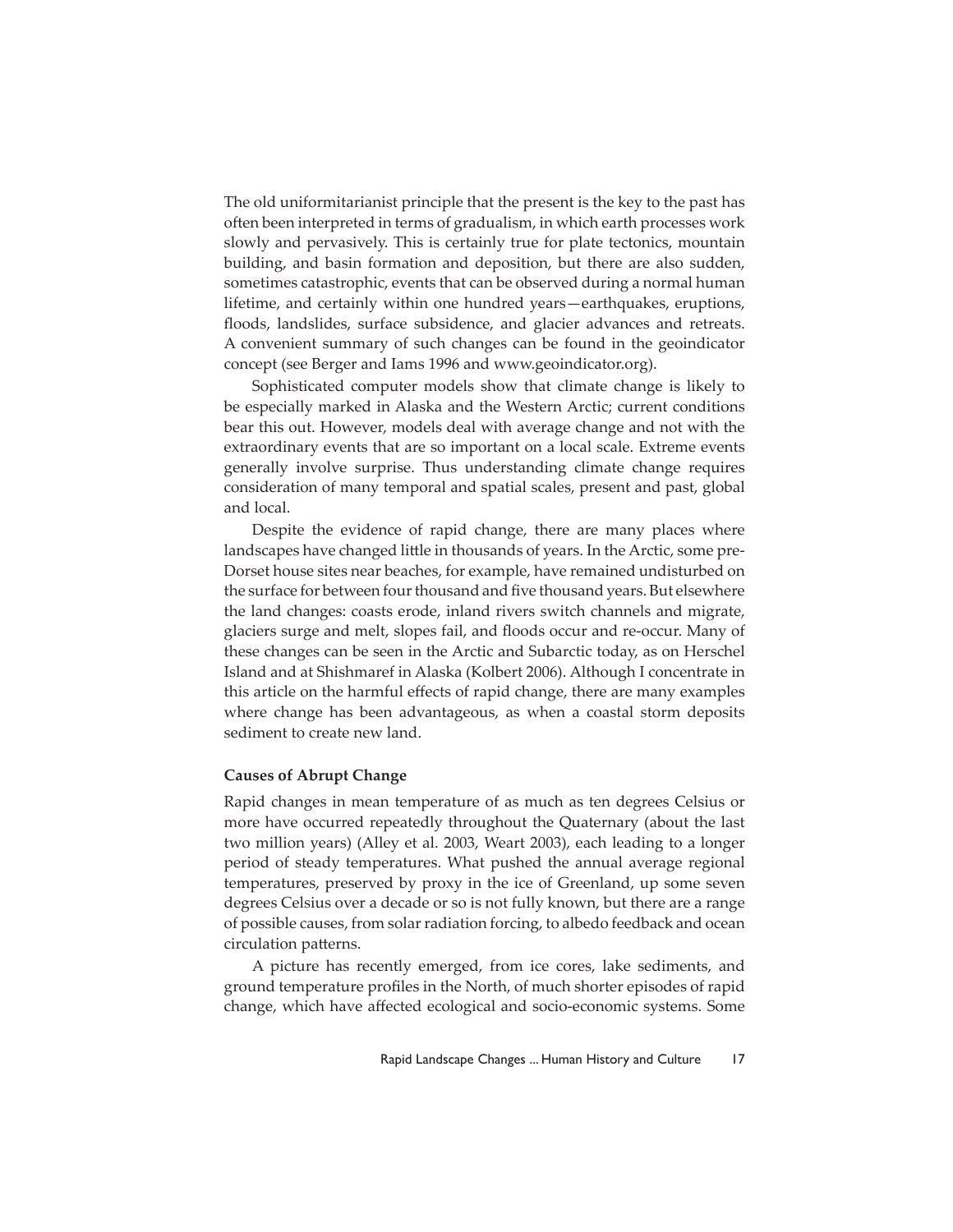of these changes can result from non-climatic events such as earthquakes and volcanic eruptions (see table 1), and there can be feedbacks to local or even global climate systems. For example, volcanic emissions from the 1991 eruption of Pinatubo in the Philippines altered, for a brief period, global atmospheric circulation patterns and induced a temporary cooling (Pinsker 2002). The Storegga submarine slump off the Norwegian continental shelf 7,300 years ago led to a catastrophic tsunami with run-ups of at least twenty metres on land in the northeast Atlantic (Bondevik et al. 2003), and of course there was the earthquake-driven Indian Ocean tsunami of December 26, 2004. Even under a stable climate regime, there are weather extremes such as hurricanes and cyclones that can cause rapid changes along coasts, in river valleys, and on steep hillsides. Likewise, there are background hydrological processes that transport sediment in rivers, or that dissolve soft rocks underground causing surface subsidence. These smaller, but far more common, landscape changes rarely capture public attention and are virtually ignored in public discourse. They hardly fit into the catastrophe theme so popular today in policy discussions and the media (e.g., Diamond 2005, Posner 2004).

The condition of the environment at any time reflects not only the natural processes that can be viewed as running in the background, but also the human influences. Industrial, urban, and agricultural activities certainly have direct impacts on the environment, and these influences generally become more marked as populations increase and economic growth proceeds. Away from obvious sources of disturbance (e.g., towns and cities, waste disposal sites, mines, farms, forest harvest areas), however, it may be extraordinarily difficult to separate even the direct effects of human actions from those due to natural processes. Moreover, in remote and less populated areas there may be indirect, far-travelled human influences, such as the long-range aerial transport of acid and toxic contaminants now affecting many people in the Arctic (Einarsson et al. 2004). Despite many efforts to do so, there remains the difficulty of separating predominantly human-driven change, both direct (e.g., via overhunting) and indirect (e.g., via the human component of climate warming), from non-human natural change (e.g., volcanicity, climate fluctuations, floods, and coastal erosion and deposition).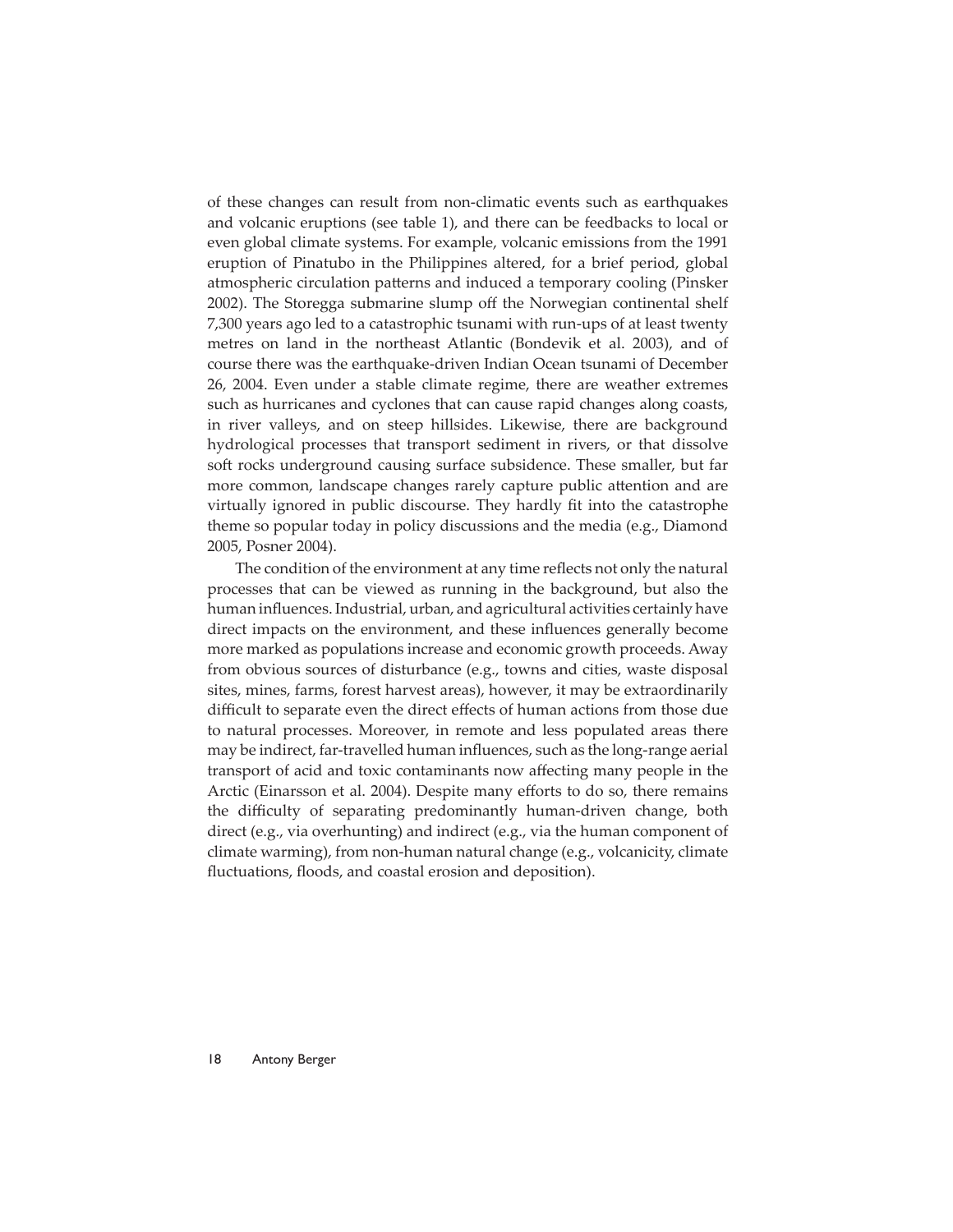**Table 1.** Rapid landscape changes that can occur when climate is stable

|                | Changes                                                                                         |
|----------------|-------------------------------------------------------------------------------------------------|
| Water          | Surface and groundwater quality, groundwater level, karst activity<br>(sub-surface dissolution) |
| <b>Hazards</b> | Earthquakes, eruptions, landslides, avalanches, floods,<br>surface subsidence                   |
| <b>Rivers</b>  | Streamflow, sediment movement and storage, channel migration                                    |
| Lakes          | Levels and salinity                                                                             |
| Coastal        | Shoreline movement, relative sea levels                                                         |
| Arid Lands     | Dune movement, dust transport, wind erosion                                                     |
| Soils          | Texture, quality (e.g., fertility), erosion                                                     |
| Cryosphere     | Glacier advance/retreat, frozen ground activity                                                 |
| Wetlands       | Areal extent, hydrology                                                                         |

#### **Indigenous Knowledge**

Are there ways to gain insights from past climatic and non-climatic landscape change, of which ancient peoples would have been very much aware and to which they would likely have reacted in some way? Did they adapt and remain where they were? To what extent did such changes force migration as people sought places more amenable to their way of life, to survival? Are the changes remembered today in story and tradition, or revealed through traditional ecological knowledge (TEK), or Indigenous science, as it is sometimes called by those who record and interpret local observations of today's weather, wildlife, and vegetation (e.g., Fox 2003, IISD 2000, Ashford and Castledean 2001, Krupnik and Jolly 2002)? Are there any lessons for the Circumpolar North region or for people elsewhere facing rapid environmental and climate change? Does the long history of successful survival in the Arctic hold insights for coping with global change elsewhere?

The answers to these questions might throw light on what is a very modern problem—survival in a world of increasing natural hazards and climate change where a dominant vision is that of sustainability. The Arctic Human Development Report (Einarsson et al. 2004) sees many northern cultures as vigorous and likely to remain so, despite what outsiders see as destructive changes. Others think that the current changes in the environment may be starting to challenge the collective ability of northern peoples to adapt (Berkes 2002, p. 339). Regardless, it can be argued that past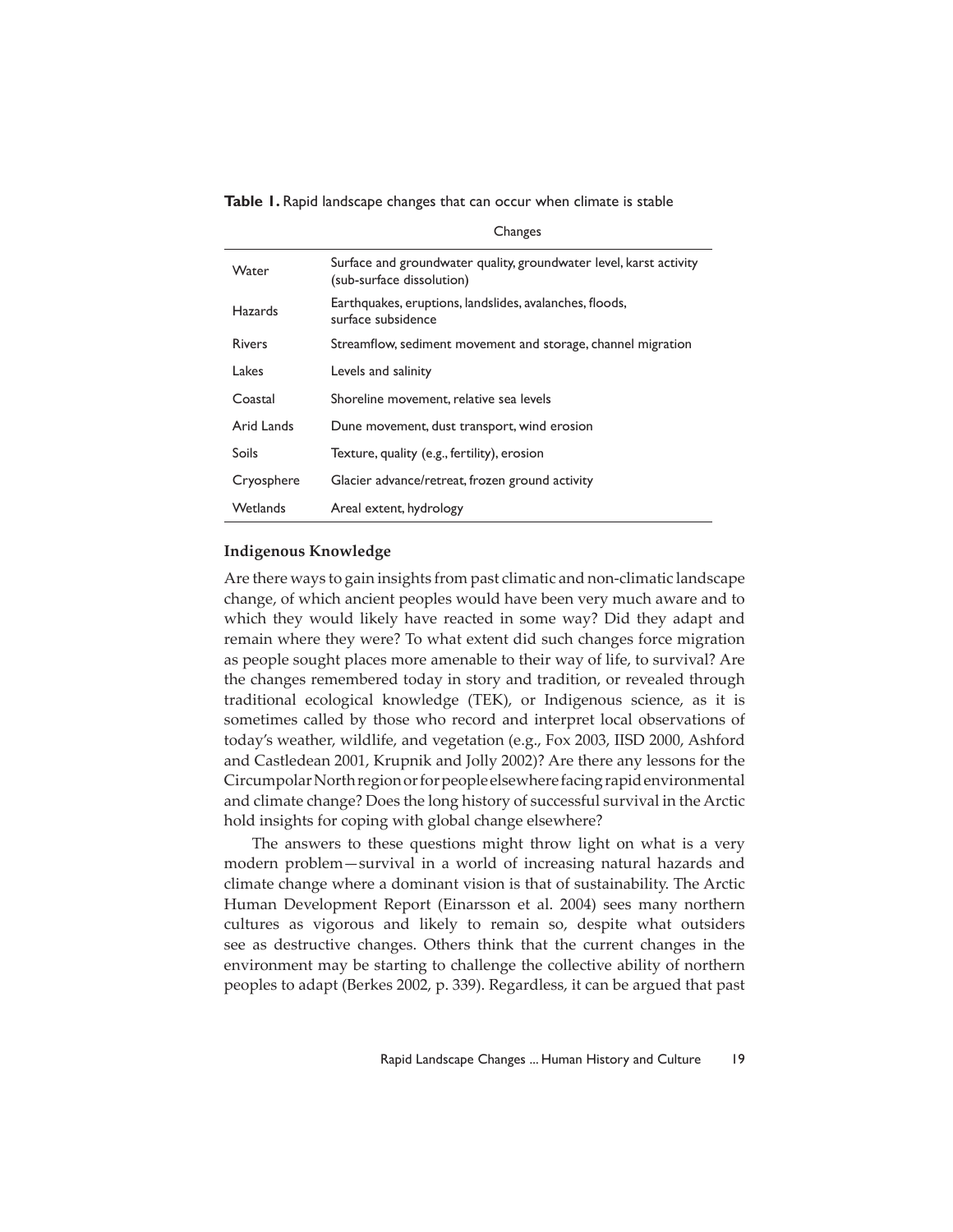waves of migration across the Arctic on a longer time scale were profoundly affected, if not driven, by climate and by changes in land and ice distribution (Schledermann 1996), though McGhee (2007) emphasizes the importance of changing trade patterns in the way ancient peoples moved from place to place in the North.

There is a flood legend among some Inuvialuit, in which a barren land was transformed into one of lakes, rivers, and plentiful fish and game. The cause was a sealskin bag full of water that grew and grew until the hunter who found it began to get worried and warned his neighbours. He built a large raft and on it a cabin, and so was able to escape when the bag burst flooding the land and drowning the other people (Alunik et al. 2003, p. 15). This story is certainly pre-European and pre-Christian in origin, and recalls the flood legends of many other cultures. It seems hard to deny that these stories might reflect actual experience with huge floods or even, perhaps, tsunami.

Cruikshank (1998) reminds us that oral histories have social contexts that are ever changing. "Meaning is not fixed" like in the Bible or the Q'uran. As stories are told and re-told they gain a kind of "social life" of their own. "An enduring value of informal storytelling is its power to subvert official orthodoxies and to challenge conventional ways of thinking. Such systems of knowledge … can be understood as having the power to inform and enlarge other forms of explanation rather than as data for analysis using conventional scholarly paradigms" (p. 13). A leader of the Russian Association of Indigenous Peoples of the North recalls asking his grandmother why she had not told a visiting scientist the same story she had been telling him since his childhood. "He's a foreigner," she explained. "He's not in a position to ask me such questions. But he'd come from so far away I had to give him some sort of answer" (Guardian Weekly, Dec 17–23, 2004, p. 17).

 Interviewing First Nations women, Cruikshank (1998, p. 45–6) records that "although my initial concern was that they were narrowing our focus by insisting on the primacy of traditional stories, it became clear as we continued working together that they were actually enlarging our project." To a gathering of historians in the Yukon in 1982, Mrs. Annie Ned, a Southern Tutchone elder, asked: "Where do these people come from, outside? You tell different stories from us people. You people talk from paper-Me, I want to talk from Grandpa." So she spoke about many things, including how early caribou migration routes were disrupted when glacier-dammed lakes emptied "catastrophically into the Alsek River valley," and about trade between coast and interior (see also Cruikshank 2001).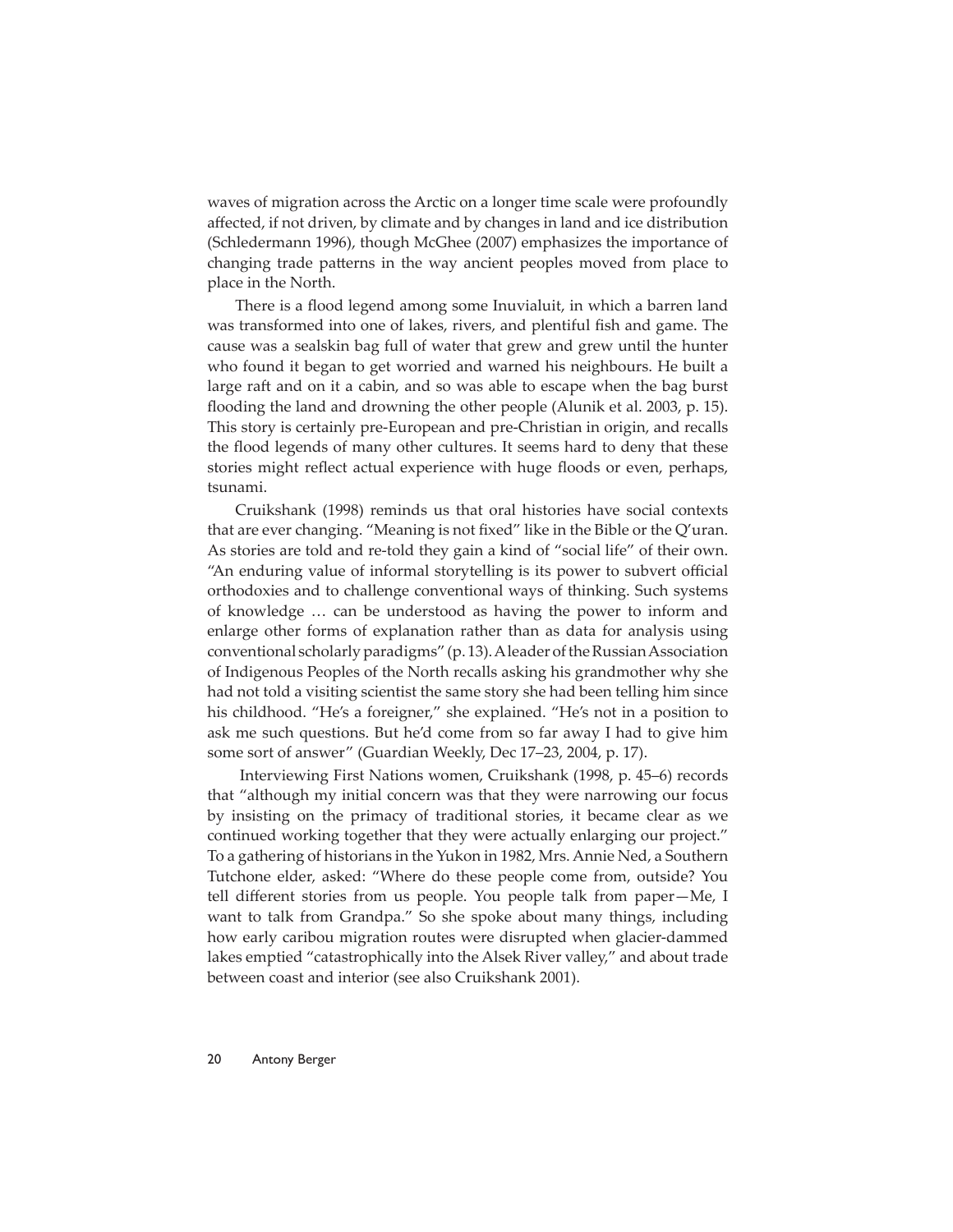The resolution of climate and rapid landscape change issues by conventional scientific methods may be intractable. This is partly because the social and physical sciences, with their fixed disciplinary boundaries, have difficulty in dealing with so-called "wicked problems," which have no clear definitions and no test for a solution (Ludwig quoted by Berkes 2002, p. 337). Such a problem occurs where it is necessary for a wide range of researchers to interact with local people to define the issues and to seek resolutions. Where the local people are Indigenous, as in the Arctic and Subarctic, there is the further requirement for researchers to deal with traditional knowledge. There is also a need, as Cruikshank (2001) points out, to advance and communicate knowledge that gives weight to local understandings as well as to Western science. There is the further consideration that rapid landscape changes now occurring may have no historical counterpart, as in the case of industrial contaminants transported from the south.

#### **How Long Does Memory Last?**

A key question is how long collective memory as expressed in oral traditions can last. Some ethnographers think that several hundred years is an upper limit, at least in the North, though Moodie and others (1992) argue that the Athapaskan tradition, which speaks of a huge eruption, had its origins in the White River volcanic eruption some 1,300 years ago. Others argue that many so-called myths and legends around the world have their basis in actual natural events that took place as much as 5,000 years ago (Barber and Barber 2004, see also Blong 1982).

Some large-scale catastrophes are enshrined in long-lasting myth, legend, and narrative perhaps because they offer a reason ("bad behaviour") for natural disasters. For example, there are ancient stories from the Swiss Alps of large destructive rock falls that were viewed as God's punishment for mistreating animals (M. Grosjean and C. Pfister, pers. comm. 2005). The destruction of Pompeii may not have been regarded as punishment for loose living, but the great Lisbon earthquake and tsunami of 1755 certainly was explained thus by contemporaries (de Boer et al. 2005).

Many lives were saved on the Indonesian island of Simeuleu (off the northwest coast of Sumatra) after the December 2004 earthquake in the Indian Ocean because people there had kept alive the memory of past huge waves and escaped by immediately heading to higher ground. Perhaps in the distant past people also learned from a catastrophic event how to take appropriate measures, and these lessons then entered tradition. As time passes, although the source of the tradition might become lost in the collective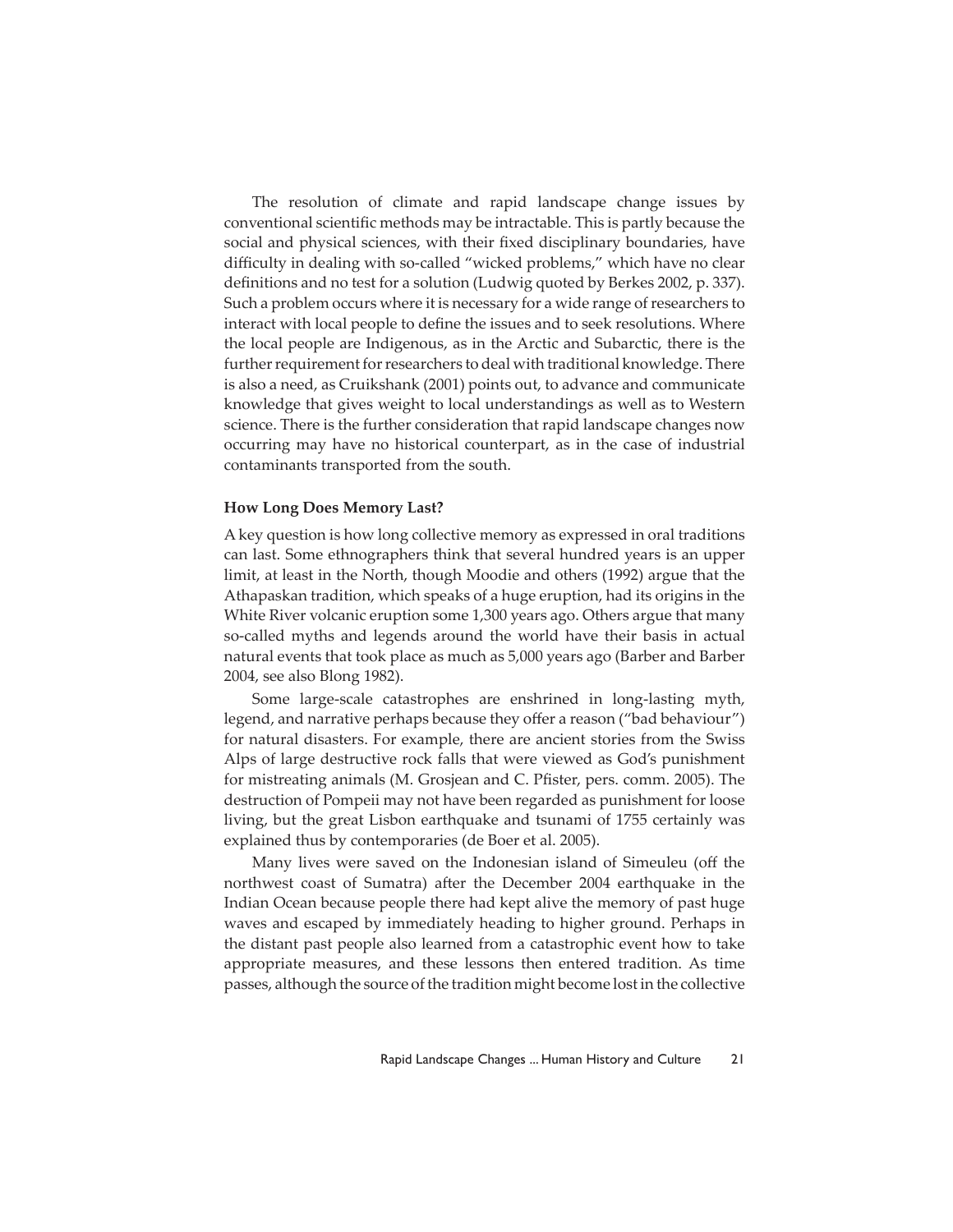memory, the society continues to act appropriately because the traditions are not questioned or challenged.

# **A Range of Responses**

The main choices for those who survive severe and rapid landscape change are relocation to a new place nearby, migration to new territory, or eventual return to the homeland, adapting as required to new conditions. A return to home territory affected by natural disasters is quite common. This is evident today in the coastal zones of Sumatra, Sri Lanka, and Thailand, as fishermen and townspeople re-build on the coastal plains swept by the tsunami of 2004. The reasons are easy to understand—a need to return to traditional way of earning a living (e.g., fishing), a lack of other places to settle, a strong attachment to the (only) land they own. A return to risky land today may also be related to poverty, to ownership—it is their land whatever the condition—or simply to acceptance (or ignorance) of risk and vulnerability. Indeed, abrupt landscape changes can be especially harmful to firmly established and relatively immobile societies, and to modern built environments such as cities.

In advancing understanding of human responses to rapid change, it might be helpful to develop a typology or classification of abrupt change and human response. In addition to those discussed recently by Diamond (2005), potentially useful case studies might include the following:

- the reaction of early peoples in the Arctic to post-glacial landscape change;
- the ways in which successive early Chinese dynasties coped with the dynamic Yellow River system and its repeated floods and channel switches (Zheng et al. 1998);
- the collapse of the Moche society, in what is now Peru, when their intricate system of canal irrigation was disrupted by neotectonic movements (Moseley 1999);
- the changes in glaciation and precipitation that controlled human development in the Tien Shan region of eastern Siberia (Aubekerov et al. 2003);
- the way Bangladeshis living on islands and sand bars in the Ganges, Meghna, and Brahmaputra rivers respond to frequent flooding, erosion, and deposition (Sarker et al. 2003); and
- the reaction of people living along the shores of the Caspian and Aral seas to frequent changes in shoreline position (Goudie 2002, Nihoul et al. 2004).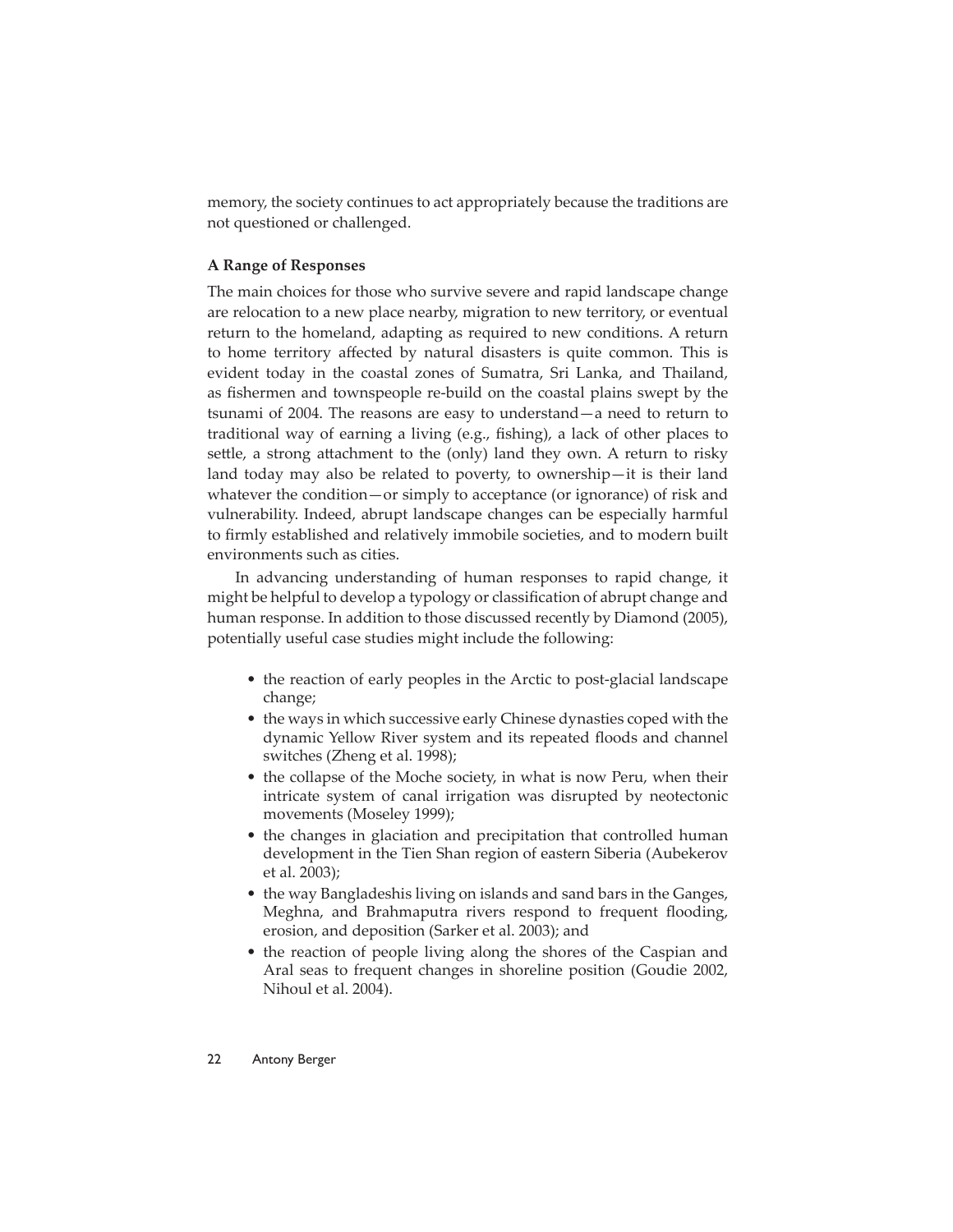# **Thinking About Rapid Change**

Everyone knows, either from direct experience or from the media, about earthquakes, floods, and landslides, yet there appears to be a widespread belief that somehow if only people would be less destructive in their behaviour towards the environment, natural systems and landscapes would remain relatively unchanged, even static and immutable. The graphic evidence of coastal regions transformed by the Indian Ocean tsunami and by recent hurricanes in the Gulf of Mexico is a reminder of the destructive power of nature. Nevertheless, the ideal of a bountiful, peaceful, and balanced natural world prevails.

At the heart of the new environmental ethic is the idea that landscapes endure unless disturbed by people. A few years ago, Prince Charles attributed the storms and floods then ravaging Britain to the result of humanity's "arrogant disregard of the delicate balance of nature" (Guardian Weekly, Nov 9–15, 2000, p. 9). In the Outer Hebrides, a current plan to install a bank of giant windmills has met with opposition on the grounds that "irreplaceable landscapes" are "being hastily sacrificed in the name of clean energy." In an impassioned polemic against the wind farm, Macfarlane (2005) contrasts the care with which great landscape paintings are protected and thus endure, with landscapes, which would also last were it not for human intervention. He comments that "language and even a people may go, but the land was immutable, a last and lasting bastion for human sanctity and belonging" (2005, p. 5). Here is Nature as stable, benevolent, and predictable.

This is not a new attitude. Early Chinese societies were mainly located in river valleys (the Yangtze, Yellow, Wei) where flooding was common. Yet one of the great classics of thought that emerged from this period, the Dao De Jing, states that "water is good; it benefits all things and does not compete with them ... The goodness of water is goodness without qualification; it is a goodness unlimited by evil" (Chan 1963, p. 113; see also Allan 1997). Not only are the glories of nature widely praised in song and poem and the disvalues commonly ignored (Rolston 1992), save where large-scale disasters are involved, but there also are some rather surprising gaps. It is remarkable, for example, that the sagas of Iceland, one of the world's longest historical archives extending for some 1,000 years, contain so few references to volcanic eruptions and earthquakes, despite the scientific evidence that there were in this period a number of major events that affected both land and weather.

Recognizing more clearly the role of non-human inputs to abrupt environmental change might make a difference in the way people think about the world around them and in the kinds of policies that are adopted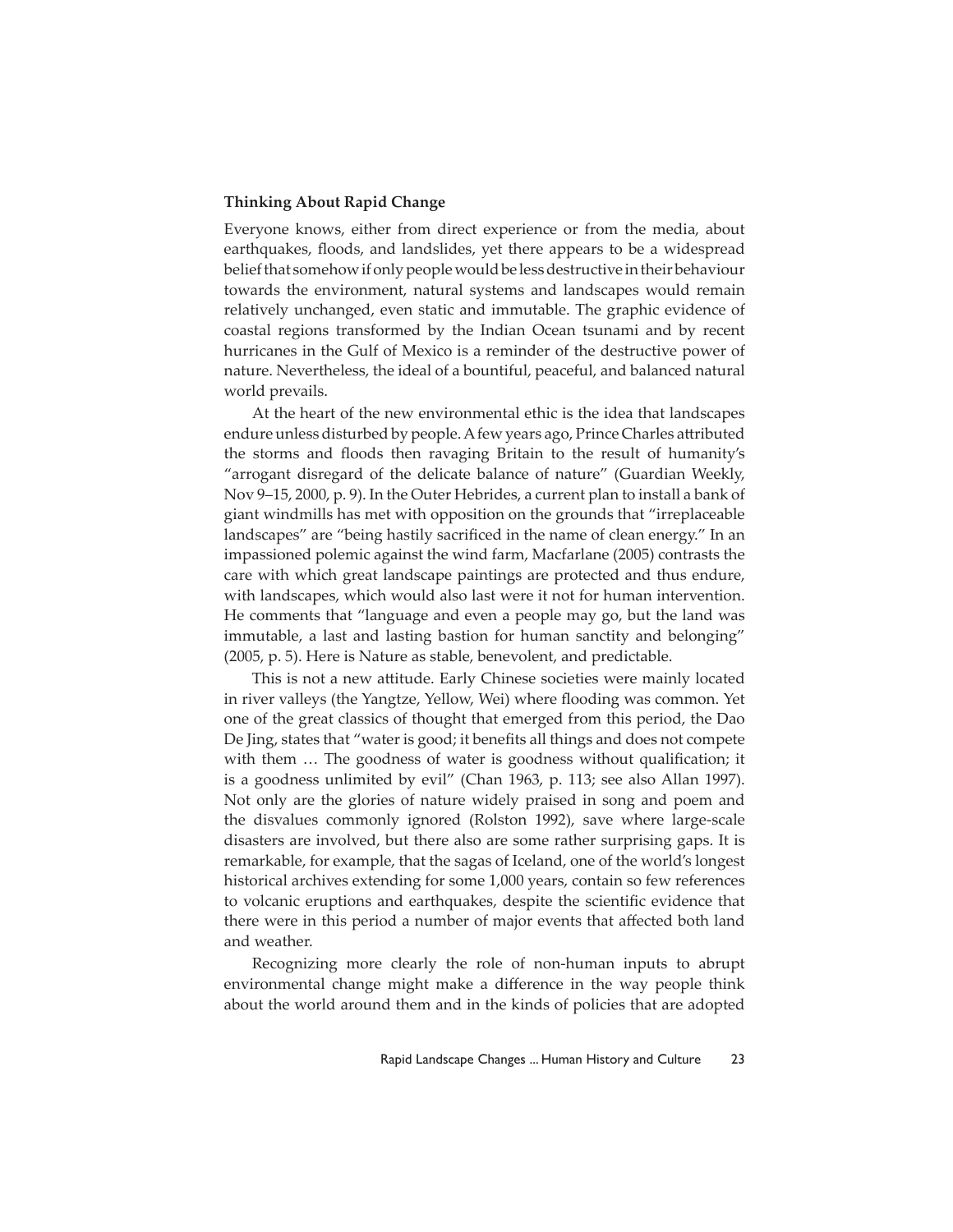to deal with change. Philosophers of the environment commonly reflect on how people's values and beliefs influence their behaviour towards the environment. This modern question can be turned around by asking how is it that the natural environment influences people's actions and behaviours? The dichotomy between what the public seems to believe, and what scientific research and Indigenous narrative reveal about the persistence in time of rapid natural change, challenges notions of a sustainable world in which natural, as well as human, systems persist (Berger 2007).

## **Final Comment**

Though there are many outstanding questions, a full history of environmental and human events in the North over the past 10,000 years continues to emerge, and there is growing recognition of the importance of natural events in shaping human lives. Nevertheless, there remains the enormous challenge of persuading governments and environmental agencies to strengthen efforts to unravel the record of past changes, to track what is taking place now in northern regions, and to learn from the peoples of the North who have long been witnesses to and survivors of a changeable landscape.

#### **Acknowledgments**

In developing the ideas discussed, I have been drawn heavily on the advice of my co-workers in the IUGS (International Union of Geological Sciences) Geoindicator Initiative, especially David Liverman, John Ridgway, and Jonas Satkunas. I owe much to the writings of Arie Issar, Jared Diamond, Julie Cruikshank, Thom Heyd, Robert McGhee, and Holmes Rolston, III.

#### **Author**

**Antony R. Berger** is an adjunct professor at the Institute for Environment and Development at the National University of Malaysia, and at Sir Wilfred Grenfell College, Memorial University of Newfoundland and Labrador.

### **References Cited**

Allan, S. 1997. *The way of water and sprouts of virtue*. Albany: SUNY Press.

- Alley, R. B., J. Maratzke, W. D. Nordhaus, J. T. Overpeck, D. M. Peteet, R. A. Pielke, R. T. Pierrehumbert, P. B. Rhines, T. F. Stocker, L. D. Talley and J. M. Wallace. 2003. Abrupt climate change. *Science* 299, 2005–2010.
- Alunik, I., E. D. Kolausok & D. Morrison. 2003. *Across time and tundra: The Inuvialuit of the Western Arctic*. Vancouver BC: Raincoast Books.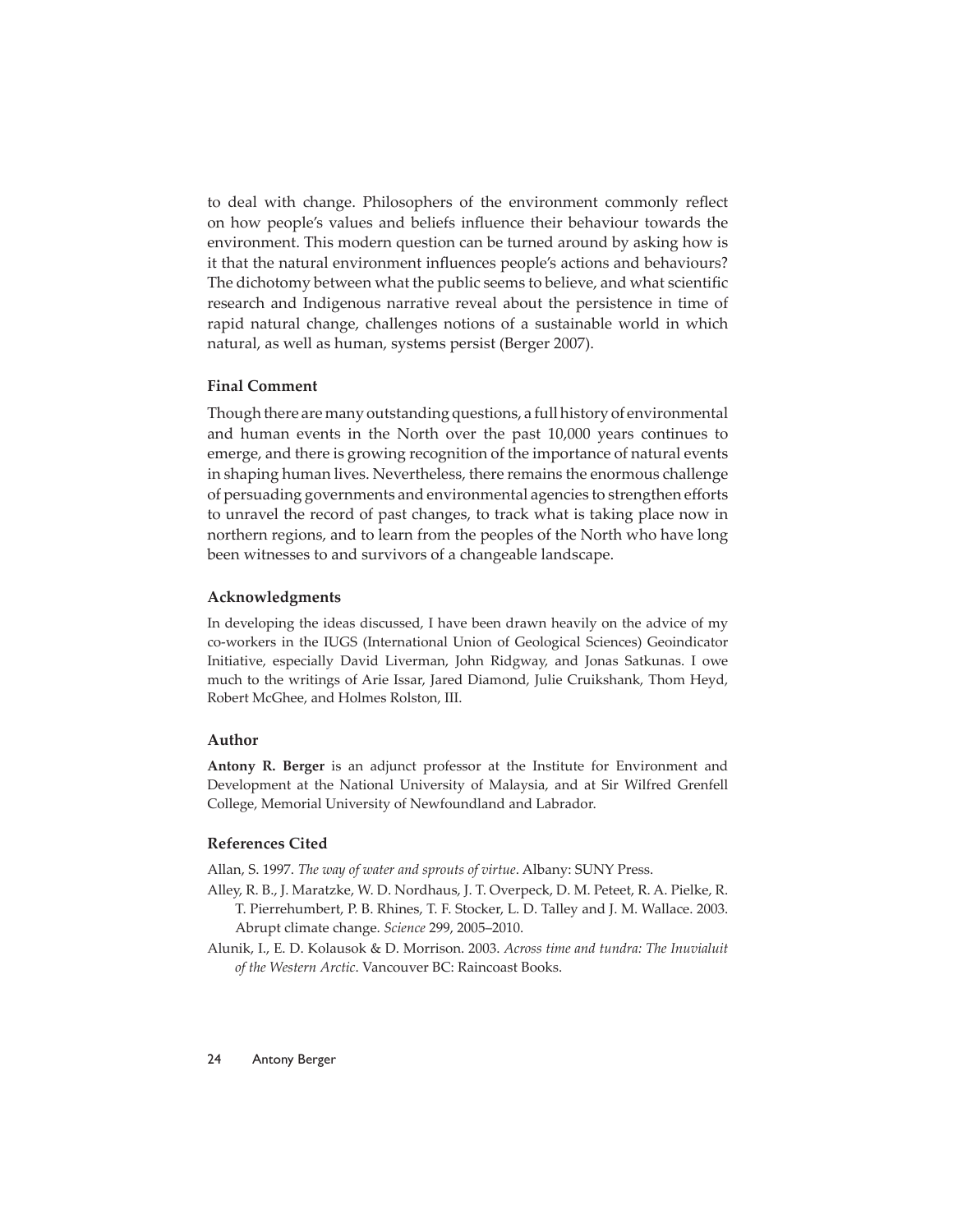- Ashford, G., and J. Castleden. 2001. *Inuit observations on climate change—final report*. Winnipeg: International Institute for Sustainable Development.
- Aubekerov, B. J., R. Sala and S. A. Nigmatova. 2003. Late Holocene paleoclimate and paleogeography in the Tien Shan-Balkhash region. *PAGES News* 11, 24–26.
- Barber, E. W. & P. T. Barber. 2004. *When they severed earth from sky: How the human mind shapes myth*. Princeton University Press.
- Berger, A. R. and W. J. Iams (eds). 1996. *Geoindicators: Assessing rapid environmental change in earth systems*. Rotterdam: A.A. Balkema.
- Berger, A. R. 2007. *Where is sustainability when landscapes change rapidly?* Institute for Environment and Development, National University of Malaysia.
- Berkes, F. 2002. Epilogue: Making sense of Arctic environmental change? In Krupnik, I. & D. Jolly (eds), 2002. *The earth is faster now: Indigenous observations of Arctic environmental change*. Fairbanks: Arctic Research Consortium of the US, 334–349.
- Blong, R. J. 1982. *The time of darkness: Local legends and volcanic reality in Papua New*  Guinea. Seattle: University of Washington Press.
- Bondevik, S., J. Mangerud, S. Dawson, A. Dawson and Ø. Lohne. 2003. Recordbreaking height for 8000-year-old tsunami in the North Atlantic. *EOS*, vol 84, 289–293.
- Chan, W-T. 1963. *The way of Lao Tzu*. Indianapolis: Bobbs-Merrill.
- Cruikshank, J. 1998. *The social life of stories: Narrative and knowledge in the Yukon Territory*. Vancouver: UBC Press.
- Cruikshank, J. 2001. Glaciers and climate change: Perspectives from oral tradition of Athapaskan and Tlingit elders. *Arctic*, v. 54 (4): 377–94.
- de Boer, J. Z., J. A. & D. T. Sanders. 2005. *Earthquakes in human history: The far-reaching eff ects of seismic disruptions*. Princeton University Press.
- Diamond, J. 2005. *Collapse: How societies choose to fail or succeed*. New York: Viking.
- Einarsson, E., J. N. Larsen, A. Nilsson, and O. R. Young. 2004. *Arctic human development report 2004*. Akureyri, Iceland: Stefansson Arctic Institute.
- Fox, S. 2003. When the weather is Uggianaqtuq. Inuit observations of environmental change. CD ROM. National Snow and Ice data Center (nsidc.org).
- Goudie, A. S. 2002. *Great warm deserts of the world—Landscapes and evolution*. Oxford: Oxford University Press.
- IISD 2000. *Sila Alangotok: Inuit observations on climate change*. Video. http://www.iisd. org/casl/projects/inuit\_video.htm.
- Issar, A. S. & M. Zohar. 2004. *Climate change—environment and civilization in the Middle East*. Berlin: Springer.
- Kolbert, E. 2006. *Field notes from a catastrophe: Man, nature and climate change.* New York: Bloomsbury.
- Krupnik, I. & D. Jolly (eds). 2002. *The earth is faster now: Indigenous observations of Arctic environmental change*. Fairbanks: Arctic Research Consortium of the US.